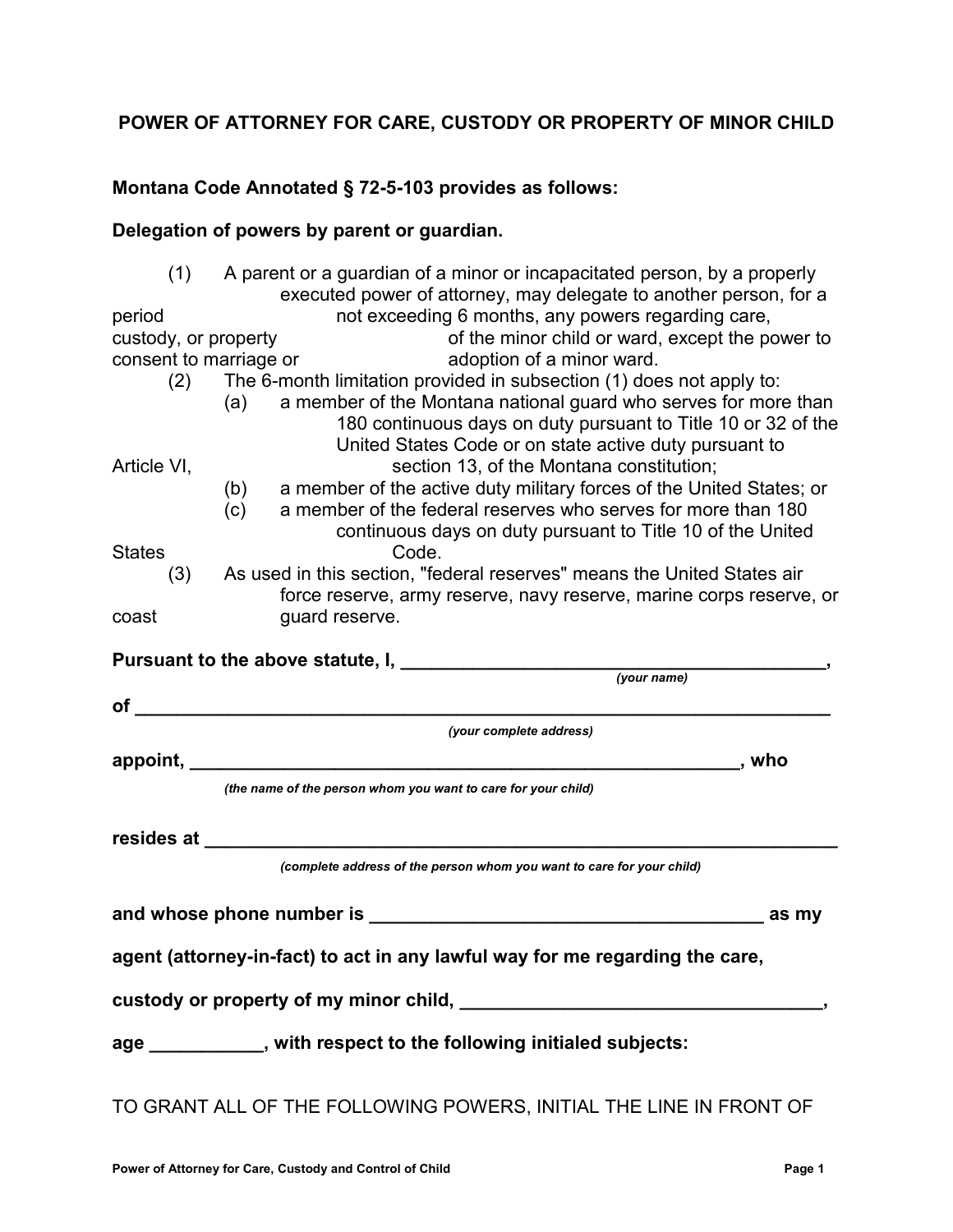(N) AND IGNORE THE LINES IN FRONT OF THE OTHER POWERS.

TO GRANT ONE OR MORE, BUT FEWER THAN ALL, OF THE FOLLOWING POWERS, INITIAL THE LINE IN FRONT OF EACH POWER YOU ARE GRANTING.

TO WITHHOLD A POWER, DO NOT INITIAL THE LINE IN FRONT OF IT. YOU MAY, BUT NEED NOT, CROSS OUT EACH POWER WITHHELD.

## **INITIAL:**

| (A)               | real property and housing transactions;                                                                        |
|-------------------|----------------------------------------------------------------------------------------------------------------|
| (B)               | tangible personal property transactions;                                                                       |
| (C)               | stock and bond transactions;                                                                                   |
| (D)               | commodity and option transactions;                                                                             |
| (E)               | banking and other financial institution transactions;                                                          |
| (F)               | health care consent for the child and other health care<br>transactions;                                       |
| (G)               | insurance and annuity transactions;                                                                            |
| (H)               | estate, trust and other beneficiary transactions;                                                              |
| (1)               | claims and litigation;                                                                                         |
| $(\mathsf{U})$    | personal and family maintenance, including decisions of<br>where the child may reside;                         |
| (K)               | benefits from social security, medicare, medicaid, or<br>other governmental programs or from military service; |
| (L)<br>education; | all transactions concerning the child=s school or                                                              |
| (M)               | tax matters;                                                                                                   |
| (N)               | ALL OF THE POWERS LISTED ABOVE. YOU NEED NOT<br>INITIAL ANY OTHER LINES IF YOU INITIAL LINE (N).               |

**My agent does not have the power to consent to the marriage or adoption of my child.**

**SPECIAL INSTRUCTIONS:**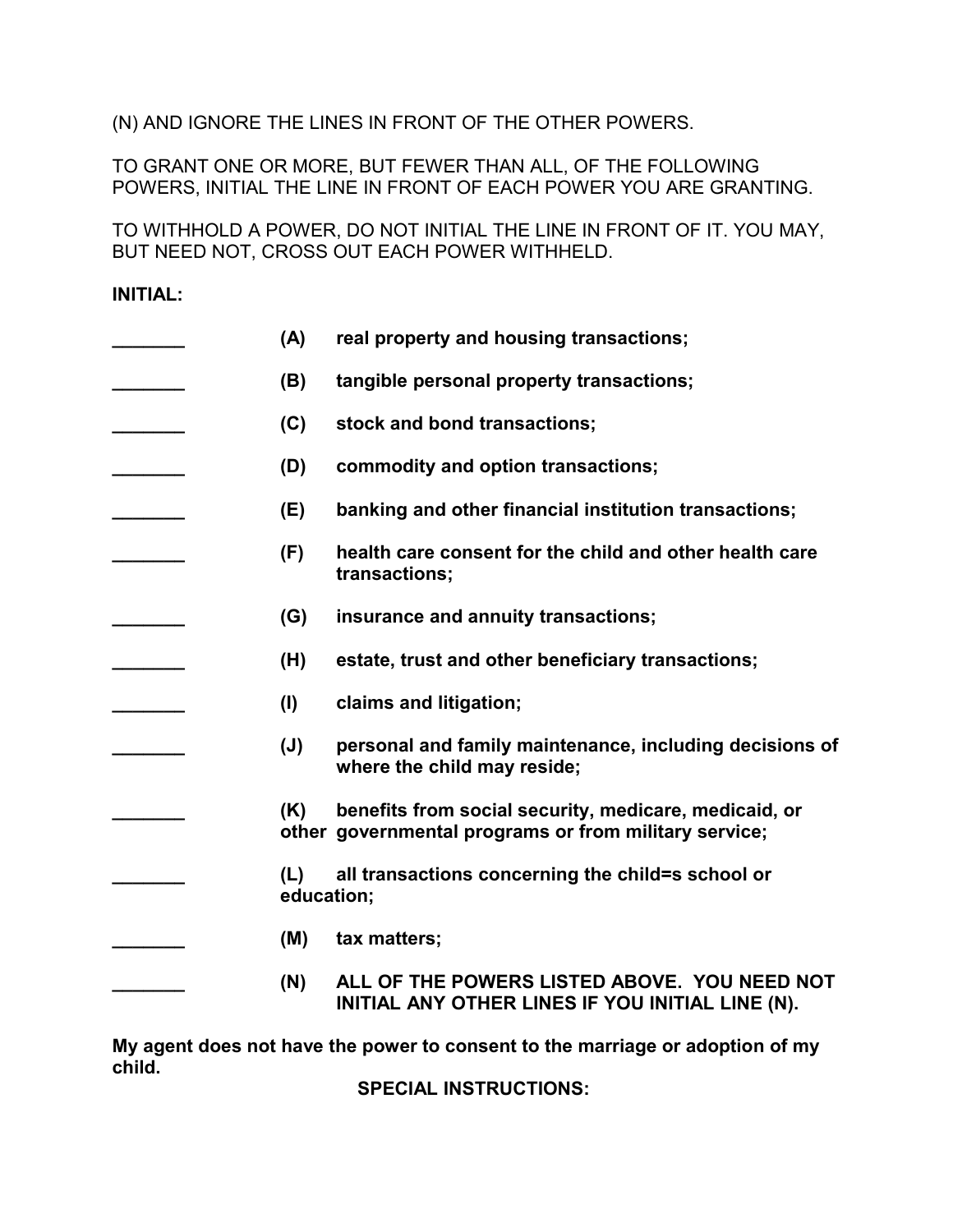ON THE FOLLOWING LINES, YOU MAY GIVE SPECIAL INSTRUCTIONS LIMITING OR EXTENDING THE POWERS GRANTED TO YOUR AGENT.

 $\mathcal{L}_\mathcal{L} = \mathcal{L}_\mathcal{L} = \mathcal{L}_\mathcal{L} = \mathcal{L}_\mathcal{L} = \mathcal{L}_\mathcal{L} = \mathcal{L}_\mathcal{L} = \mathcal{L}_\mathcal{L} = \mathcal{L}_\mathcal{L} = \mathcal{L}_\mathcal{L} = \mathcal{L}_\mathcal{L} = \mathcal{L}_\mathcal{L} = \mathcal{L}_\mathcal{L} = \mathcal{L}_\mathcal{L} = \mathcal{L}_\mathcal{L} = \mathcal{L}_\mathcal{L} = \mathcal{L}_\mathcal{L} = \mathcal{L}_\mathcal{L}$ 

 $\mathcal{L}_\mathcal{L} = \mathcal{L}_\mathcal{L} = \mathcal{L}_\mathcal{L} = \mathcal{L}_\mathcal{L} = \mathcal{L}_\mathcal{L} = \mathcal{L}_\mathcal{L} = \mathcal{L}_\mathcal{L} = \mathcal{L}_\mathcal{L} = \mathcal{L}_\mathcal{L} = \mathcal{L}_\mathcal{L} = \mathcal{L}_\mathcal{L} = \mathcal{L}_\mathcal{L} = \mathcal{L}_\mathcal{L} = \mathcal{L}_\mathcal{L} = \mathcal{L}_\mathcal{L} = \mathcal{L}_\mathcal{L} = \mathcal{L}_\mathcal{L}$ 

 $\mathcal{L}_\mathcal{L} = \mathcal{L}_\mathcal{L} = \mathcal{L}_\mathcal{L} = \mathcal{L}_\mathcal{L} = \mathcal{L}_\mathcal{L} = \mathcal{L}_\mathcal{L} = \mathcal{L}_\mathcal{L} = \mathcal{L}_\mathcal{L} = \mathcal{L}_\mathcal{L} = \mathcal{L}_\mathcal{L} = \mathcal{L}_\mathcal{L} = \mathcal{L}_\mathcal{L} = \mathcal{L}_\mathcal{L} = \mathcal{L}_\mathcal{L} = \mathcal{L}_\mathcal{L} = \mathcal{L}_\mathcal{L} = \mathcal{L}_\mathcal{L}$ 

 $\mathcal{L}_\mathcal{L} = \mathcal{L}_\mathcal{L} = \mathcal{L}_\mathcal{L} = \mathcal{L}_\mathcal{L} = \mathcal{L}_\mathcal{L} = \mathcal{L}_\mathcal{L} = \mathcal{L}_\mathcal{L} = \mathcal{L}_\mathcal{L} = \mathcal{L}_\mathcal{L} = \mathcal{L}_\mathcal{L} = \mathcal{L}_\mathcal{L} = \mathcal{L}_\mathcal{L} = \mathcal{L}_\mathcal{L} = \mathcal{L}_\mathcal{L} = \mathcal{L}_\mathcal{L} = \mathcal{L}_\mathcal{L} = \mathcal{L}_\mathcal{L}$ 

UNLESS YOU DIRECT OTHERWISE ABOVE, THIS POWER OF ATTORNEY IS EFFECTIVE IMMEDIATELY AND WILL CONTINUE UNTIL IT IS REVOKED *OR* IT WILL EXPIRE AUTOMATICALLY AFTER SIX MONTHS IN MOST CASES. SEE THE FIRST PARAGRAPH ABOVE FOR MORE INFORMATION.

#### **This power of attorney revokes all previous powers of attorney signed by me.**

STRIKE THE PRECEDING SENTENCE IF YOU DO NOT WANT THIS POWER OF ATTORNEY TO REVOKE ALL PREVIOUS POWERS OF ATTORNEY SIGNED BY YOU. IF YOU DO WANT THIS POWER OF ATTORNEY TO REVOKE ALL PREVIOUS POWERS OF ATTORNEY SIGNED BY YOU, YOU SHOULD READ THOSE POWERS OF ATTORNEY AND SATISFY THEIR PROVISIONS CONCERNING REVOCATION. THIRD PARTIES WHO RECEIVED COPIES OF THOSE POWERS OF ATTORNEY SHOULD BE NOTIFIED.

**I agree that any third party who receives a copy of this document may act under** 

**it. I may revoke this power of attorney by a written document that expressly** 

**indicates my intent to revoke. Revocation of the power of attorney is not effective** 

**as to a third party until the third party learns of the revocation. I agree to** 

**indemnify the third party for any claims that arise against the third party because** 

**of reliance on this power of attorney.**

Signed this day of the set of the set of the set of the set of the set of the set of the set of the set of the set of the set of the set of the set of the set of the set of the set of the set of the set of the set of the s

**Your Signature Printed name:**  $\blacksquare$ 

**\_\_\_\_\_\_\_\_\_\_\_\_\_\_\_\_\_\_\_\_\_\_\_\_\_\_\_\_\_\_\_\_\_\_\_\_**